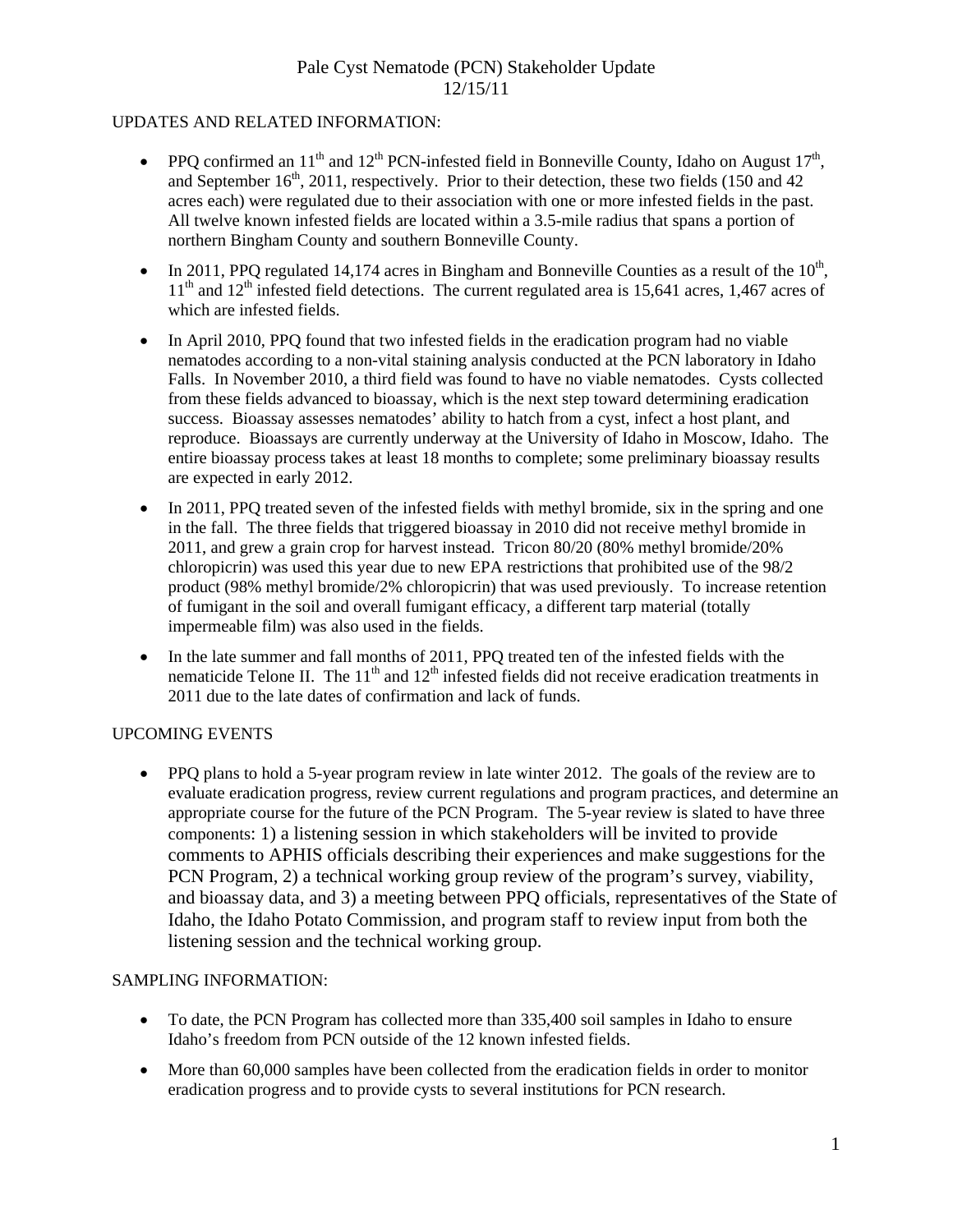- To date, the PCN laboratory in Idaho Falls has screened more than 271,100 soil samples collected in Idaho and approximately 42,500 samples from other potato-producing states. There have been no pale cyst nematode detections in the U.S. outside of Idaho.
- Since program inception, the viability of 640 cyst samples collected from infested fields has been analyzed before and after fumigation treatments. The average viability of PCN in the treated fields has declined by more than 99% since eradication treatments began.
- Since 2009, approximately 50,100 soil samples have been collected in support of the ISDA's post-regulation survey of fields deregulated by the USDA.
- In May 2011, ISDA initiated sampling procedures for fields growing potatoes that are destined for export to Mexico. Fields must be sampled at least one week prior to planting and have negative PCN lab results to be eligible for export. Ideally, fields should be signed up and sampled the fall before a potato crop is planted to ensure ample time for survey planning and lab processing. Contact the PCN Program office (208-522-2431) to make an export survey request.

### PROGRAM CHRONOLOGY:

#### Infested field detections and regulatory response:

On April 19, 2006, officials of USDA's Animal and Plant Health Inspection Service (APHIS) and the Idaho State Department of Agriculture (ISDA) announced the detection of pale cyst nematode (PCN), *Globodera pallida*, a major pest of potato crops. This was the first detection of the pest in the United States. The nematode cysts were detected during a routine survey of tare soil at an ISDA grader facility in eastern Idaho. Subsequent 2006 surveying to determine the possible origin and distribution of the pest in Idaho confirmed seven PCN-positive fields, all located in close proximity, within Bingham and Bonneville Counties, Idaho. In response to the detection, Canada, Mexico and Korea shut off importation of potatoes from Idaho, while Japan cut off importation of potatoes from the entire U.S.

On August 28, 2006, the positive fields and an area surrounding the fields were placed under a Federal Domestic Quarantine Order and parallel State Rule establishing restrictions on planting and interstate/intrastate movement of certain regulated articles from/within Idaho in order to prevent the spread of PCN.

A trace of seed sources for the positive fields did not yield any evidence that seed was the source of infestation. Over 90% of the 2006 Idaho certified seed potato crop was surveyed and found negative for PCN. Other sources of introduction such as imported farm equipment, nursery stock, foreign flower bulbs, and other soil bearing items were investigated without providing any leads as to the origin of the infestation. As a result of the extensive surveying, negative test results and the regulatory actions of USDA and ISDA, Canada, Mexico, and Korea reopened their markets to Idaho potatoes with some restrictions. Japan allows potatoes from the U.S. except for Idaho, provided the product is not from Idaho seed.

On November 1, 2007 a Federal Interim Rule and Idaho State Rule went into effect, providing a framework for continued protection of Idaho and U.S. potato interests. In an effort to provide the best protection possible to the potato production and marketing system, the federal interim rule defined a regulated area in Bingham, Bonneville, and Jefferson Counties based on their associations with infested fields and production of a host crop within the past 10 years. Approximately 15,300 acres were added to the regulated area in response to the publication of the Interim Rule. Approximately 5,700 acres regulated by the Federal Order in August of 2006 were released from regulated status because they had no known association with the infested fields. Additionally, corn and small grain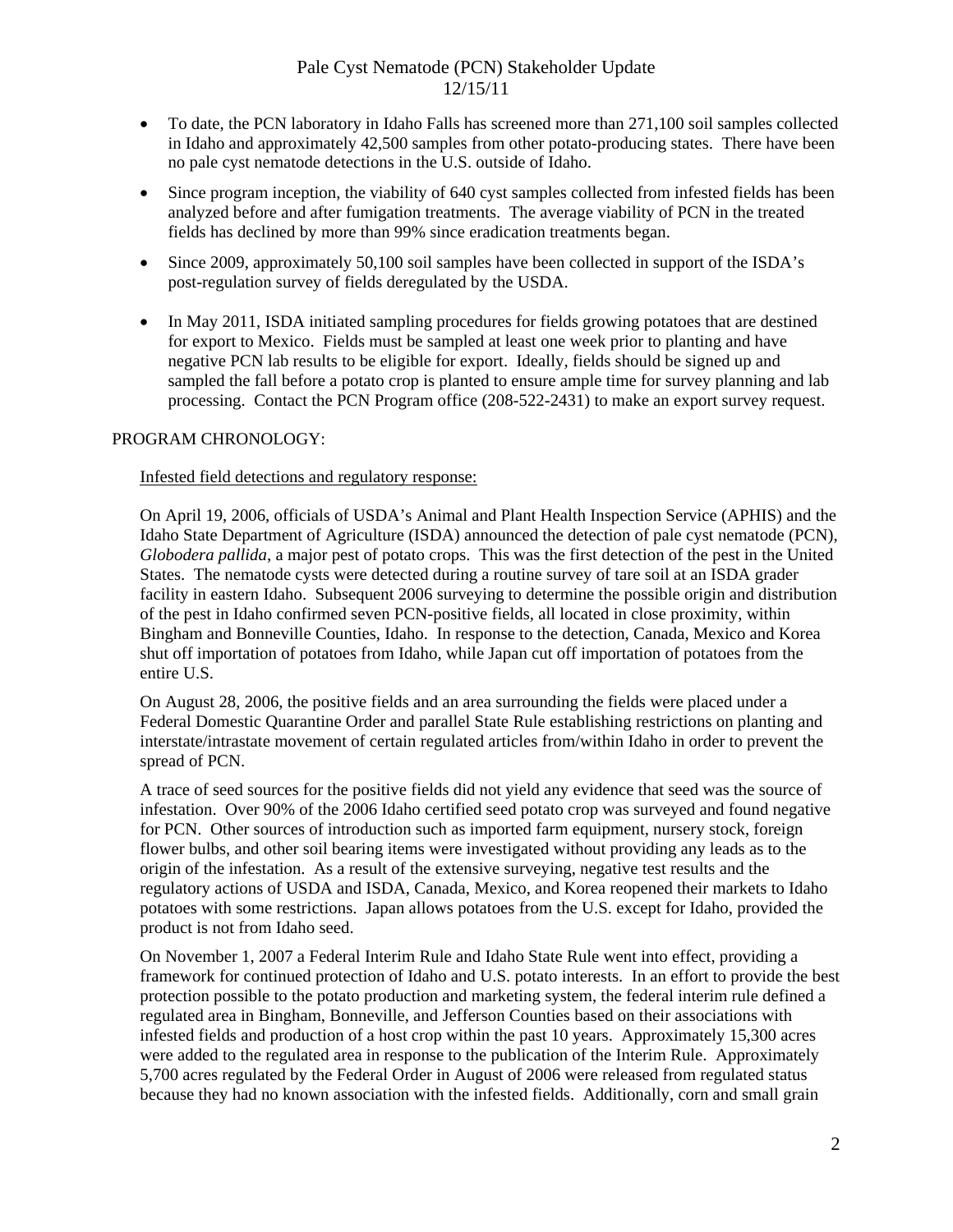were removed from the list of regulated articles; peas and beans were added to the list of regulated articles.

On November 28, 2007, APHIS confirmed PCN in an additional field in Bingham County, Idaho as a result of continued intensive delimitation sampling. This find represented the  $8<sup>th</sup>$  PCN-infested field found in Idaho. The field had been regulated since August 28, 2006 under the Federal Order, Interim Rule, and Idaho State Rules covering PCN in Idaho. The field is adjacent to two other infested fields. In response to discovering the  $8<sup>th</sup>$  infested field, approximately 267 acres of farmland in parts of Bingham and Bonneville Counties were added to the regulated area. These fields became regulated due to having been farmed by a common operator in the same year as the  $8<sup>th</sup>$  infested field and because they had at least one potato crop in the last ten years.

On December 11, 2008, APHIS confirmed PCN in another field located in Bingham County, Idaho as a result of continued intensive delimitation sampling. This find represented the  $9<sup>th</sup>$  PCN-infested field in the regulated area in Idaho and is in close proximity to the other infested fields. The field has been regulated since August 28, 2006 under the Federal Order, Interim Rule, and Idaho State Rules covering PCN in Idaho. In response to discovering the  $9<sup>th</sup>$  infested field, approximately 4,800 acres of farmland in parts of Bingham and Bonneville Counties were added to the regulated area. These fields became regulated due to having been farmed by a common operator in the same year as the  $9<sup>th</sup>$ infested field and because they had at least one potato crop in the last ten years.

On April 29, 2009 APHIS published a Final Rule for PCN with three changes; 1) referring to the nematode of concern, *Globodera pallida*, by the common name "pale cyst nematode" rather than by the name "potato cyst nematode;" 2) allows the movement of *Phaseolus* species (beans) and *Pisum* species (peas) under the same conditions that apply to the movement of other crops to which soil is often attached; 3) requires that a protocol approved by the Administrator as sufficient to support removal of infested fields from quarantine, rather than a 3-year biosecurity protocol, be completed in order to remove an infested field from quarantine. The change specifying a protocol approved by the Administrator provides an opportunity to amend the requirements for removal of infested fields from quarantine in a more streamlined manner. PCN officials do not anticipate this change will have any negative effect on the quarantine removal program.

On March 18, 2011, APHIS confirmed PCN in an additional field located in Bonneville County. This find represented the  $10<sup>th</sup>$  PCN-infested field in Idaho. The 175-acre field is located about 1.5 miles from the nearest infested field. The detection was made in samples collected in 2010 as part of ongoing cooperative monitoring efforts by APHIS and the Idaho State Department of Agriculture (ISDA). In response to the  $10<sup>th</sup>$  field detection, approximately 6,500 acres in Bingham and Bonneville County became regulated due to having been farmed by a common operator in the same year as the  $10<sup>th</sup>$  infested field and because they had at least one potato crop in the last ten years.

Successful survey, regulatory, and eradication activities since the initial detection in 2006 have facilitated some regulatory relief in Idaho while forwarding the program objectives of: preventing the spread of PCN, delimiting the current infestation of PCN, eradicating PCN, restoring lost potato markets, and maintaining existing potato markets.

### Eradication treatments:

In 2007, USDA and ISDA initiated a program to treat fields which have tested positive for PCN. The program includes pre-treatment sampling, fumigation, and post treatment sampling for up to two treatments per year. Typically, the fields are treated with methyl bromide in the spring and with Telone II (a commonly used nematicide) in the fall. The ISDA contracts with land owners for activities related to eradication of PCN from infested fields including access, tillage, irrigation, and maintaining a biosecurity planting at a fixed cost per acre. Bio-fumigants (oil radish, clover, and